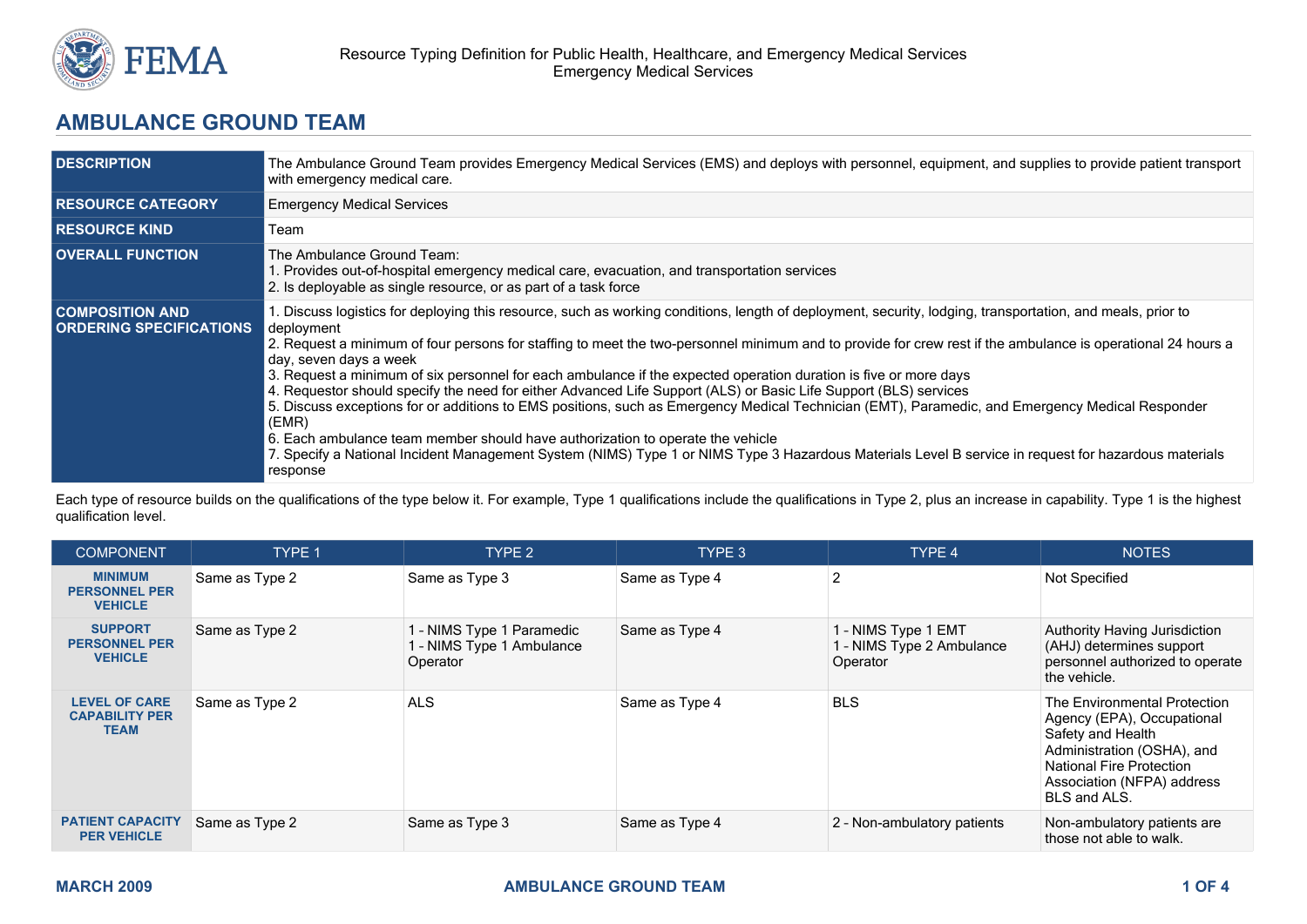

| <b>COMPONENT</b>                                                                                   | TYPE 1         | TYPE 2                                                                                                                                                                                                                                                                                                                                 | TYPE 3                                                                                                                                                                          | TYPE 4                                                                                                                                                                                                                                                                                                                                                                                                                                       | <b>NOTES</b>                                                                                                                                                                                                                                                                                                                                                                                                                                                                                                                |
|----------------------------------------------------------------------------------------------------|----------------|----------------------------------------------------------------------------------------------------------------------------------------------------------------------------------------------------------------------------------------------------------------------------------------------------------------------------------------|---------------------------------------------------------------------------------------------------------------------------------------------------------------------------------|----------------------------------------------------------------------------------------------------------------------------------------------------------------------------------------------------------------------------------------------------------------------------------------------------------------------------------------------------------------------------------------------------------------------------------------------|-----------------------------------------------------------------------------------------------------------------------------------------------------------------------------------------------------------------------------------------------------------------------------------------------------------------------------------------------------------------------------------------------------------------------------------------------------------------------------------------------------------------------------|
| <b>PATIENT CARE</b><br><b>SUPPLIES PER</b><br><b>VEHICLE</b>                                       | Same as Type 2 | Same as Type 3, PLUS:<br>1. ALS/Advanced<br>Cardiovascular Life Support<br>(ACLS) medications, cardiac<br>monitors, needles, syringes,<br>advance airways, sterile<br>Intravenous (IV) solutions, and<br>tubing<br>2. Onboard power inverter<br>capable of converting vehicle<br>current for use with specialized<br>medical equipment | Same as Type 4                                                                                                                                                                  | Appropriate equipment and<br>supplies to optimize out-of-<br>hospital delivery of care, to<br>include:<br>1. Airways<br>2. Oxygen<br>3. Oxygen masks<br>4. Bandages and dressings<br>5. Splints and backboards<br>6. Cervical collars<br>7. Tape<br>8. Suction devices<br>9. Automated external<br>defibrillator (AED)<br>10. Pulse oximeter<br>11. Sheets and blankets<br>12. Other apparatus needed to<br>stabilize and treat EMS patients | Not Specified                                                                                                                                                                                                                                                                                                                                                                                                                                                                                                               |
| <b>PERSONAL</b><br><b>PROTECTIVE</b><br><b>EQUIPMENT</b><br><b>EQUIPMENT PER</b><br><b>VEHICLE</b> | Same as Type 3 | Same as Type 4                                                                                                                                                                                                                                                                                                                         | Same as Type 4, PLUS:<br>Range of supplies<br>commensurate with the mission<br>assignment, including PPE<br>appropriate to the Level B<br>hazardous material (HAZMAT)<br>threat | PPE consistent with OSHA<br>regulations                                                                                                                                                                                                                                                                                                                                                                                                      | 1. PPE is mission-specific and<br>varies with the working<br>environment. PPE includes<br>protective footwear, protective<br>clothing for skin exposure, eye<br>and hearing protection,<br>respirators, gloves, and masks.<br>2. Occupational Safety and<br>Health Administration (OSHA)<br>29 Code of Federal Regulations<br>(CFR) Part 1910.134 and Part<br>1910.1030 address PPE<br>requirements.<br>3. National Fire Protection<br>Association (NFPA) 471, 472,<br>473 and OSHA CFR 29 Part<br>1910.120 address HAZMAT. |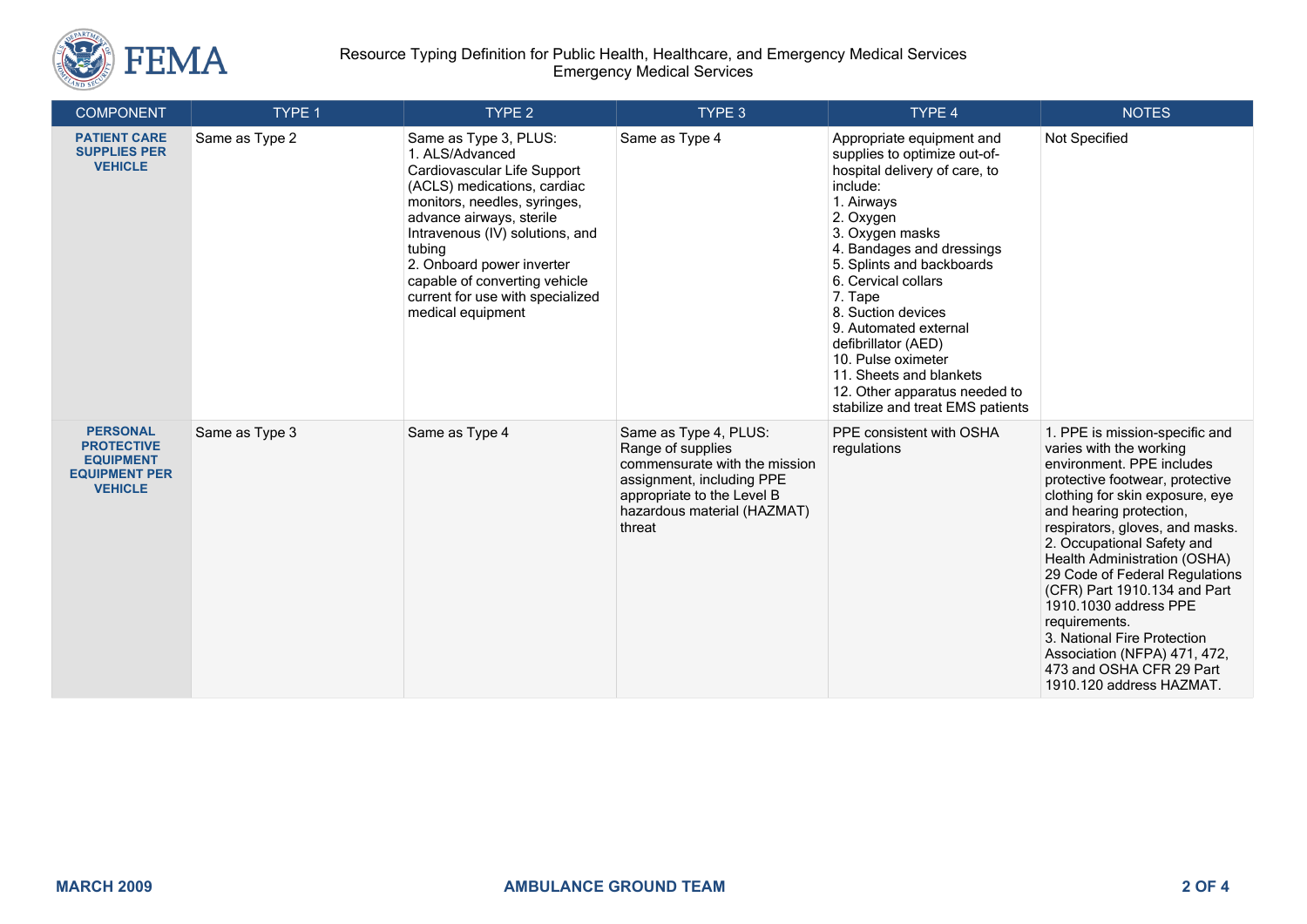

## Resource Typing Definition for Public Health, Healthcare, and Emergency Medical Services Emergency Medical Services

| <b>COMPONENT</b>                                                | <b>TYPE 1</b>  | TYPE 2         | TYPE 3         | TYPE 4                                                                                                                        | <b>NOTES</b>                                                                                                                                                                                                                                                                                                                                                                    |
|-----------------------------------------------------------------|----------------|----------------|----------------|-------------------------------------------------------------------------------------------------------------------------------|---------------------------------------------------------------------------------------------------------------------------------------------------------------------------------------------------------------------------------------------------------------------------------------------------------------------------------------------------------------------------------|
| <b>COMMUNICATIONS</b><br><b>EQUIPMENT PER</b><br><b>VEHICLE</b> | Same as Type 2 | Same as Type 3 | Same as Type 4 | 1. Portable radio with<br>programmable or on-incident<br>frequencies (one per team<br>member)<br>2. Cell phone (one per team) | . Consider the need for Global<br>Positioning System (GPS)<br>locating devices.<br>2. Consider alternate forms of<br>communication, such as satellite<br>phones, based on the mission<br>assignment and team needs.<br>3. Requestor should verify<br>interoperability of ambulance<br>communications equipment and<br>plan for augmenting existing<br>communications equipment. |